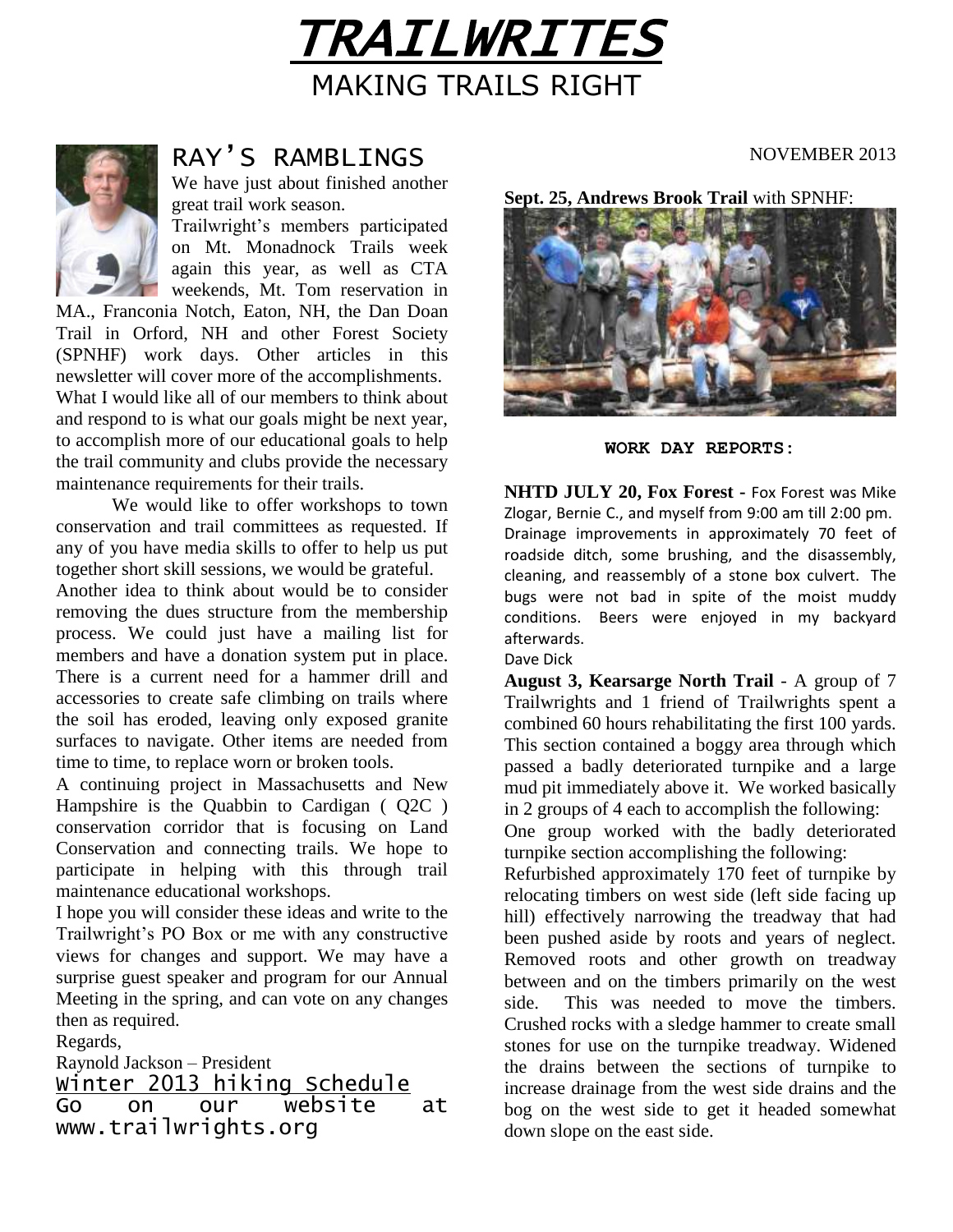Gravel quarried in the woods farther up trail was placed on treadway between timbers effectively increasing the tread height at or near to the height of the timbers. More gravel is required to complete the improvement.

Secured relocated west side timbers and end timbers between the sections with metal spikes and /or wooden stakes to keep them in position.

Added a ditch along most of the west side of the turnpike. Brushed along both sides of the turnpike. The other group set step stones in the large mud pit immediately above the turnpike and accomplished the following: Installed 13 step stones with scree in the large mud pit from rocks quarried in the vicinity.

Enlarged the ditch at bottom of mud pit to get water out and into the woods on the east side.

All in all, a great day weather wise, with significant improvements made and virtually no interference from biting bugs. Another work day will be planned to complete the rehabilitation

Kearsarge North Before:



After:



### **September 14, 2013 – Mt. Kinsman Trail Work Report**

A group of 8 Trailwrights spent a combined 76 hours installing rock steps and a rock water bar immediately above the third water crossing located two miles from the parking lot and just below the junction with Bald Peak spur. Additional rocks were placed as step stones at that area. Other rocks were quarried to be set as rock steps at a later date.

All in all, a great deal was accomplished despite high water levels that impeded the work progress. It was a day with cool weather that is great for moving rock, no rain to speak of and no bugs. Another work day will be needed to complete installation of rock steps in this area.

Bruce

**Sept. 21 Dan Doan Trail workday**: Bruce, Jason, Hal, Peggy, Ray, Greg



All drainages were cleared again. One had failed since the last visit. The area above the failed drainage could use additional waterbars. We added trail arrow signs at the beginning and end of a reroute that we had cleared last year. We also flagged and cleared a few minor temporary re-routes around two areas that are eroded down to bedrock. Both places are unsafe due to steep, slick sidehill bedrock. We also identified a possible route for the trail to bypass the last steep section of trail before in gains the ridge. This section is essentially a brook now, and an old attempt at a staircase has failed. The re-route would essentially go from the point where the brook leaves the trail to Mike Murphy Spring and would eliminate the need to replace an